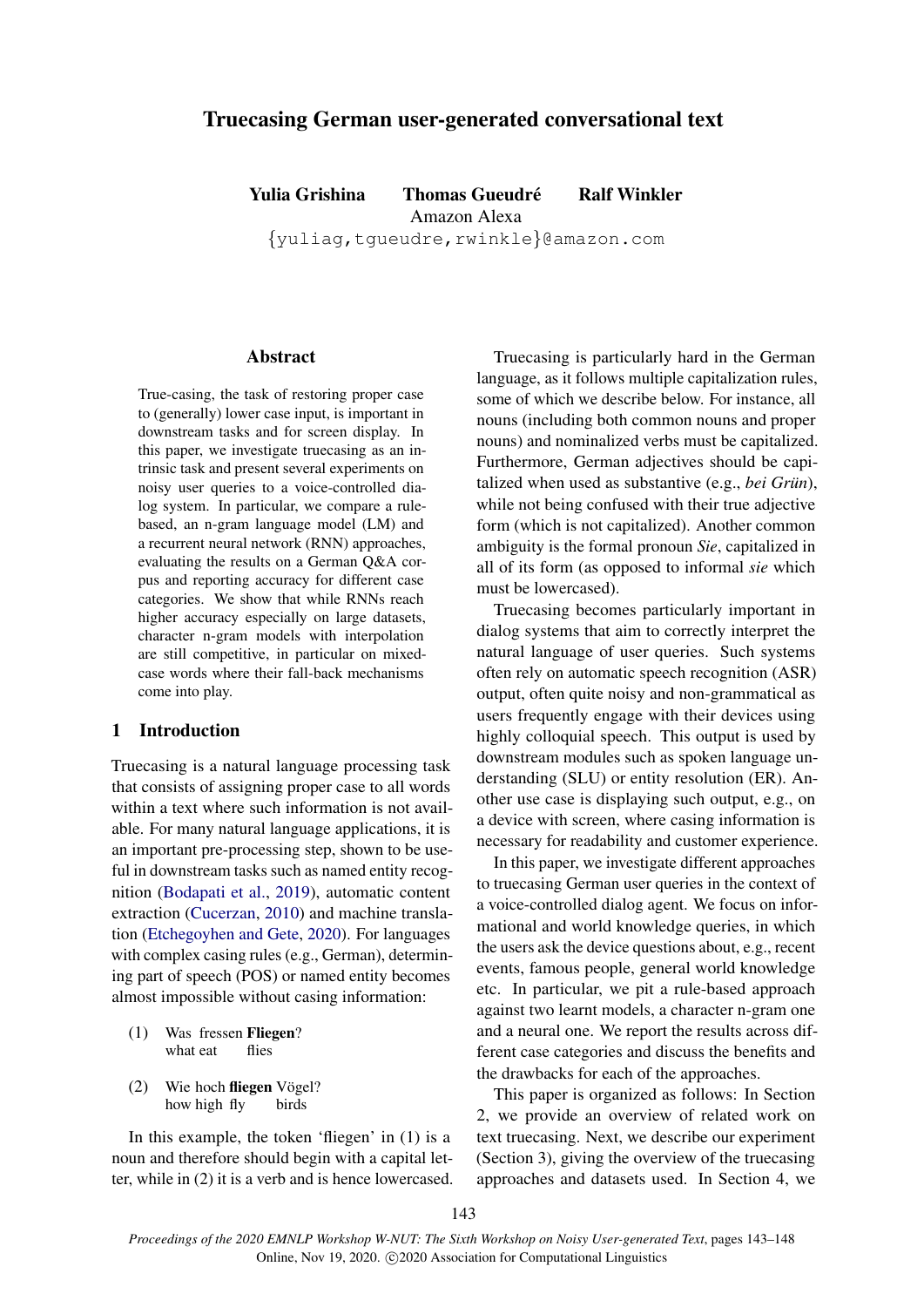present the results of the experiment and provide a detailed error analysis. Finally, we discuss the results and outline future directions of research (Section 5).

## 2 Related work

The simplest approach to truecasing is to use unigram tagging, converting all tokens to their most frequent form in the training data. It is typically used as a baseline in capitalisation experiments which improve over this straightforward approach (e.g. [\(Lita et al.,](#page-5-3) [2003;](#page-5-3) [Chelba and Acero,](#page-5-4) [2006\)](#page-5-4)).

Most of the earlier approaches to truecasing rely on statistical modeling and work mostly at word level. For instance, one of such approaches was proposed by [Lita et al.](#page-5-3) [\(2003\)](#page-5-3) who used a trigram language model and sentence level context to predict the most probable case sequence in a sentence. Next, [Wang et al.](#page-5-5) [\(2006\)](#page-5-5) proposed a CRF-based probabilistic model, which exploited bilingual information and was able to improve over monolingual methods on machine translation output, while [Chelba and Acero](#page-5-4) [\(2006\)](#page-5-4), [Batista et al.](#page-5-6) [\(2008\)](#page-5-6) used an approach based on maximum entropy models. Benefiting from larger computational power, the more recent approaches advocate modelling at character level. [Susanto et al.](#page-5-7) [\(2016\)](#page-5-7) first proposed to use a character-level RNN for truecasing, demonstrating the superiority of a character-level approach to word-based approaches. They show that the benefits of such approaches over wordbased are that they are able to better generalise on "unseen" words and they also perform better on mixed-case<sup>[1](#page-1-0)</sup>. Following this argument, we compare their architecture with based large character n-gram models with various smoothing.

# 3 Experiments

#### 3.1 Dataset

For our experiments, we rely on two different datasets: (a) an internal German Q&A dataset, and (b) the German part of the Leipzig corpus collec-tion<sup>[2](#page-1-1)</sup> [\(Goldhahn et al.,](#page-5-8) [2012\)](#page-5-8). The Q&A dataset is a corpus that consists of frequent questions coming from a spoken dialog system users and answers provided by the same system<sup>[3](#page-1-2)</sup>. It contains  $30K$ 

sentences, or 410K tokens, covering mostly the Information domain. All of the data used in this paper was anonymized prior to the experiment, to make sure that it does not include any user identifying information. A typical example from the corpus would be the following query:

(3) [User:] Welche Farben hat der Regenbogen? ('What is the color of the rainbow?')

> [Device]: Die Regenbogenfarben sind Rot, Orange, Gelb, Grün, Hellblau, Dunkelblau und Violett. ('The rainbow colors are Red, Orange, Yellow, Green, Blue, Indigo, and Violet.')

Leipzig Corpus collection is a freely available corpus of newspaper articles. For our experiment, we have taken a cleaned dataset consisting of news-paper texts of 2015<sup>[4](#page-1-3)</sup>, from which we have randomly selected 100K sentences (around 2M tokens) for the experiment.

For both datasets, we used a 80/20 random split for training and test purposes, and use the same split for both the n-gram and neural language modelling approaches. A small portion (5%) of the train set was kept as development set, to tune the hyper-parameters of each model.

### 3.2 Truecasing approaches

# 3.2.1 Majority rule with tagged LM as baseline

We provide a simple baseline, using the majority rule and a tag-based model. The majority rule consists in turning each token of the test-set into the most common capitalized form in the training set. Words that have not been seen in the training corpora are left untouched and tallies are broken by lexicographic order (therefore picking the lowercased form first).

As a standard way of taking into account sequence correlations, we tag each training example with the case category (upper, lower, mixed and punct)<sup>[5](#page-1-4)</sup> and train a 10-gram LM over the tags sequences, built with Kneser-Ney interpolation method. Finally, we compose this LM with the above majority baseline.

<span id="page-1-0"></span><sup>&</sup>lt;sup>1</sup>Mixed-case words are those that contain upper-cased characters in the middle of a word, such as 'Rheinland-Pfalz'.

<span id="page-1-1"></span><sup>2</sup> https://corpora.uni-leipzig.de?corpusId=deu newscrawlpublic 2018

<span id="page-1-2"></span> $3$ The O&A data is a subset of the questions and answers that can be accessed via https://alexaanswers.amazon.de.

<span id="page-1-3"></span><sup>4</sup> https://www.kaggle.com/rtatman/3-million-germansentences

<span id="page-1-4"></span><sup>&</sup>lt;sup>5</sup>"Upper" contains tokens that have a capital letter only at the beginning, while "lower" means that all letters in a token are lowercased. "Mixed" category includes tokens that have capital letters in the middle of a token as well as acronyms (e.g., *NASA*).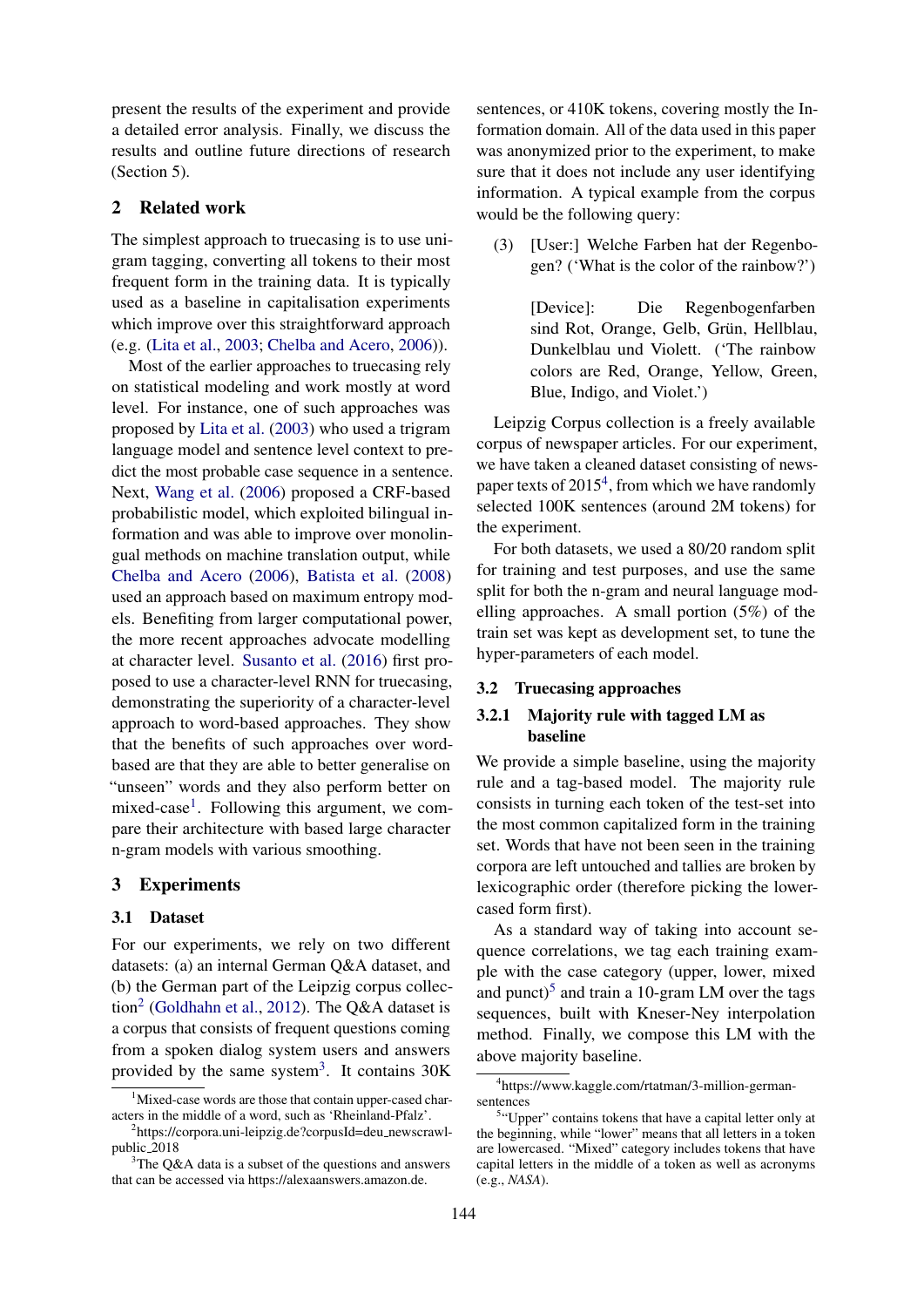<span id="page-2-0"></span>

|                                   | Q&A          |            |            | Leipzig     |              |            |            |             |
|-----------------------------------|--------------|------------|------------|-------------|--------------|------------|------------|-------------|
|                                   | $\Delta Acc$ | $\Delta P$ | $\Delta R$ | $\Delta F1$ | $\Delta Acc$ | $\Delta P$ | $\Delta R$ | $\Delta F1$ |
| <b>Baseline Majority rule</b>     | $-8,98$      | $-0,03$    | $-26,47$   | $-17,08$    | $-3,50$      | $+0,28$    | $-11,13$   | $-6,78$     |
| Rule-based                        | $-2.43$      | $-8.74$    | $+0.62$    | $-3.82$     | $-4.31$      | $-18.07$   | $+3.88$    | $-6.76$     |
| Kneser-Ney 5-gram leipz           | $-1.24$      | $-7.74$    | $+2.37$    | $-2.45$     | $+0.07$      | $-7.31$    | $+7.80$    | $+0.78$     |
| Kneser-Ney 10-gram leipz          | $+0.11$      | $-5.90$    | $+4.30$    | $-0.56$     | $+3.00$      | $-2.14$    | $+11.93$   | $+5.44$     |
| Kneser-Ney 15-gram leipz          | $+0.19$      | $-5.81$    | $+4.35$    | $-0.49$     | $+3.15$      | $-2.01$    | $+12.29$   | $+5.68$     |
| Kneser-Ney 5-gram q&a             | $+2.08$      | $-2.37$    | $+8.08$    | $+3.09$     |              |            |            |             |
| Kneser-Ney 10-gram q&a            | $+4.09$      | $+1.15$    | $+10.4$    | $+6.01$     |              |            |            |             |
| Kneser-Ney 15-gram q&a            | $+4.20$      | $+1.25$    | $+10.64$   | $+6.19$     |              |            |            |             |
| char-rnn LSTM leipz               | $+1.43$      | $-3.15$    | $+5.21$    | $+1.27$     | $+4.29$      | $+0.18$    | $+13.52$   | $+7.39$     |
| char-rnn GRU leipz                | $+1.26$      | $-3.76$    | $+5.13$    | $+0.92$     | $+4.13$      | $-0.33$    | $+13.27$   | $+7.01$     |
| char-rnn LSTM q&a                 | $+4.28$      | $+1.22$    | $+10.58$   | $+6.14$     |              |            |            |             |
| char-rnn GRU q $\&a$              | $+3.79$      | $+0.56$    | $+9.39$    | $+5.21$     |              |            |            |             |
| Kneser-Ney 15-gram $q\&a$ + leipz | $+4.58$      | $+1.85$    | $+11.04$   | $+6.68$     | $+3.14$      | $-1.99$    | $+12.26$   | $+5.67$     |
| char-rnn LSTM q&a + leipz         | $+4.81$      | $+2.17$    | $+11.28$   | $+6.96$     | $+3.55$      | $-1.21$    | +12.21     | $+6.04$     |

Table 1: Truecasing results (%) relative to the tag-based LM baseline: Accuracy, Precision, Recall and F1 across all approaches evaluated on two datasets - the Q&A corpus (column 2) and the Leipzig corpus (column 3). For the n-gram LM and the RNN approaches, we also specify the corpus used for training. Majority rule baseline was trained and evaluated on the same dataset (no cross-domain evaluation). Models trained on the Q&A corpus were not evaluated on the Leipzig corpus.

## 3.2.2 Rule-based approach

For this approach we compiled grammars based on regular expressions into weighted finite-state transducers (FSTs) using OpenGrm and Thrax libraries [\(Roark et al.,](#page-5-9) [2012\)](#page-5-9). The system consists of token lists, each associated with a POS (e.g., pronouns, adjectives, verbs, etc.) and several rules containing POS patterns frequently preceding tokens in uppercase. If an input token matches one of the lists, a path with decreased local weight is generated and the following token, if not in one of the lists, is uppercased. Each additional match within a rule adds a further decreased local weight, reflecting the assumption, that the probability for an token in uppercase increases with the number of known predecessors. By applying these rules on input text, we end up with several possible paths for each sentence, and select the path with lowest global weight as best candidate. Rules were hand-tuned on a development subset of the Q&A dataset.

## 3.2.3 N-gram language modelling with FSTs

This approach also relies on the FST machinery, but makes use of a trained language model (LM) to re-rank the possible hypothesis. The approach is standard [\(Manning et al.](#page-5-10) [\(2008\)](#page-5-10)), except from the fact we employ it with characters rather than words.

We first build an FST that, when composed with a lower-cased input, returns a lattice of all possible capitalized variants (for example, "hi" being transformed to "Hi", "hI" and "HI").

To estimate the probability of each hypothesis produced by the above lattice, we collect  $N$ -gram counts from the capitalized training corpus and re-normalize them into probabilities. Especially for high  $N$  values,  $N$ -gram models are sparse (as some sequences of characters are seen only a few times) and require some back-off or smoothing strategies. We pick the Kneser-Ney interpolation scheme (using the OpenGrm library), a widely used scheme which estimates the probability of a given N-gram based on lower order statistics [\(Ney et al.](#page-5-11) [\(1994\)](#page-5-11)).

Finally, model prediction is obtained by composing the lattice of capitalized variant with the LM, and extracting the path of lowest cost.

We tried models with various smoothing schemes (Katz, Witten-Bell and Kneser-Ney) on the dev set, and kept the interpolated Kneser-Ney for its superior accuracy. For completeness, we also report the results for different n-gram sizes (5, 10 and 15) and observe that larger values lead to higher accuracy, albeit greatly increasing the required memory (1Gb for the largest models).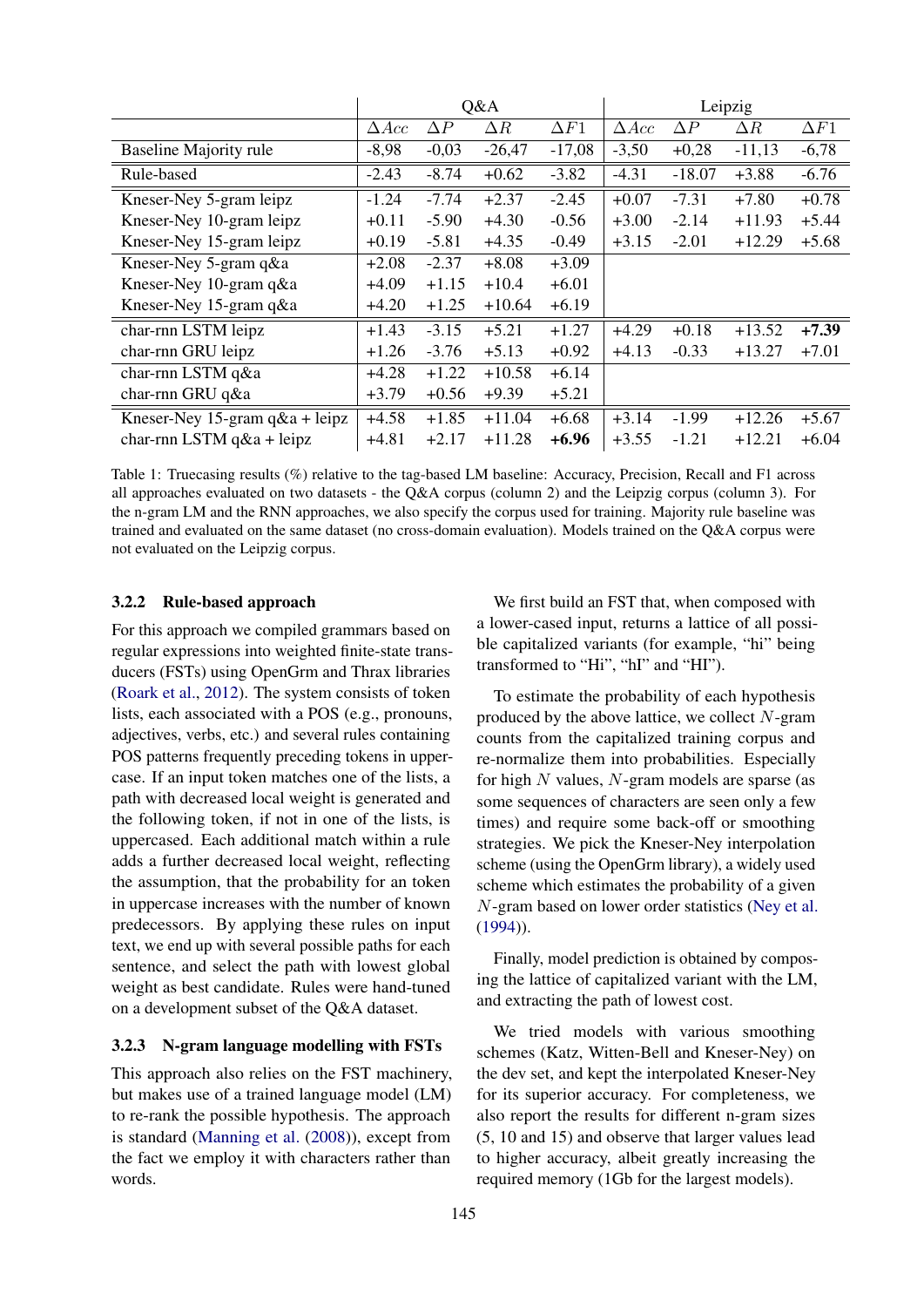<span id="page-3-2"></span><span id="page-3-1"></span>

|                    |      | Rule   KN 15-gram q&a   KN 15-gram leipz   char-rnn q&a   char-rnn leipz |      |      |
|--------------------|------|--------------------------------------------------------------------------|------|------|
| Upper   $90.2$     | 97.0 | 95.3                                                                     | 97.3 | 96.9 |
| Lower   $92.6$     | 98.6 | 97.8                                                                     | 98.6 | 98.9 |
| Mixed $\vert$ 68.1 | 94.0 | 84.9                                                                     | 89.6 | 75.6 |

Table 2: Token accuracy per case category (upper, lower, mixed case)

|       | q&a    | leipz   |
|-------|--------|---------|
| Upper | 21 691 | 101 177 |
| Lower | 46 171 | 245 225 |
| Mixed | 6947   | 23 957  |

Table 3: Number of tokens with upper, lower, mixed case per test set

#### 3.2.4 Recurrent neural networks

We used the approach of [Susanto et al.](#page-5-7) [\(2016\)](#page-5-7) to train a character-level RNN language model. We use the provided implementation $6$  to train a small RNN model with 2 layers and 300 hidden states, varying the type of the hidden unit (LSTM/GRU). It uses truncated backpropagation for 50 time steps. After training, the model with the smallest validation loss after 30 epochs is chosen.

## 4 Results and error analysis

In the following, we present a comparison of the approaches on the the Q&A corpus and the Leipzig corpus. Improvements for each of the approaches relative to the tag-based LM baseline are presented in Table [1.](#page-2-0) We are also reporting results on a mixed dataset, i.e., taking all available Q&A training data, and adding a similar amount of the Leipzig corpus training data. While we are reporting relative improvement results due to privacy concerns on the Q&A dataset, baselines on this task are known to be quite strong (over 90% accuracy, e.g. [\(Lita et al.,](#page-5-3) [2003\)](#page-5-3)) and state-of-the art approaches such as the neural networks used in this paper reach accuracy of the order of 96-98% [\(Susanto et al.,](#page-5-7) [2016\)](#page-5-7).

#### 4.1 Case categories and mixed-case words

First, we look at accuracy per case category (upper, lower, mixed), which can be seen in Table [2.](#page-3-1) The overall number of tokens belonging to each of the categories are presented in Table [3.](#page-3-2)

As one can see from Table [2,](#page-3-1) mixed case words are best handled by the n-gram LMs, while the rule-based approach shows the lowest accuracy on those. Low scores on mixed case words for the Leipzig corpus are due to a large portion of

proper names coming from newspaper articles (e.g., "NewVoiceMedia" or "TecDAX") that were not capitalized properly. The success of n-gram LMs for mixed cases is naturally explained by the backoff smoothing mechanism in interpolated n-gram models, where subwords found capitalized in the corpora largely contribute to the final cost.

#### 4.2 Unseen words

From the test/train splits, there are 16048 unseen words in the Leipzig corpora, and 3494 in the Q&A corpora. Accuracy percentages for those unseen words are presented in Table [4](#page-4-0) (we do not evaluate unseen words on the rule-based approach, as we used automatically created POS lists which therefore may have contained unseen words). The RNN approach in this case is the most accurate, following the conclusion of [Susanto et al.](#page-5-7) [\(2016\)](#page-5-7).

We attribute the bulk of the mistakes of the ngram model to its inability to capture longer dependencies. Despite a large n-gram value (15), the model is often unable to implicitly obtain the POS of the token when the information is contained in the suffix. The model then defaults to the most common occurrence. For example, the noun "Gleichstrom" ("direct current") is normalized as "gleichstrom" because of the commonly seen adjective "gleich" ("equal"), without considering the suffix "strom".

### 4.3 Accuracy by Part of Speech

We used spacy<sup>[7](#page-3-3)</sup> German model to PoS tag our test corpus, and subsequently extracted most common categories of errors. Unsurprisingly, common nouns, adjectives and proper nouns constituted the highest proportion of errors in all approaches. We inspected the most frequent failing tokens for each

<span id="page-3-0"></span><sup>6</sup> https://gitlab.com/raymondhs/char-rnn-truecase

<span id="page-3-3"></span><sup>7</sup> https://spacy.io/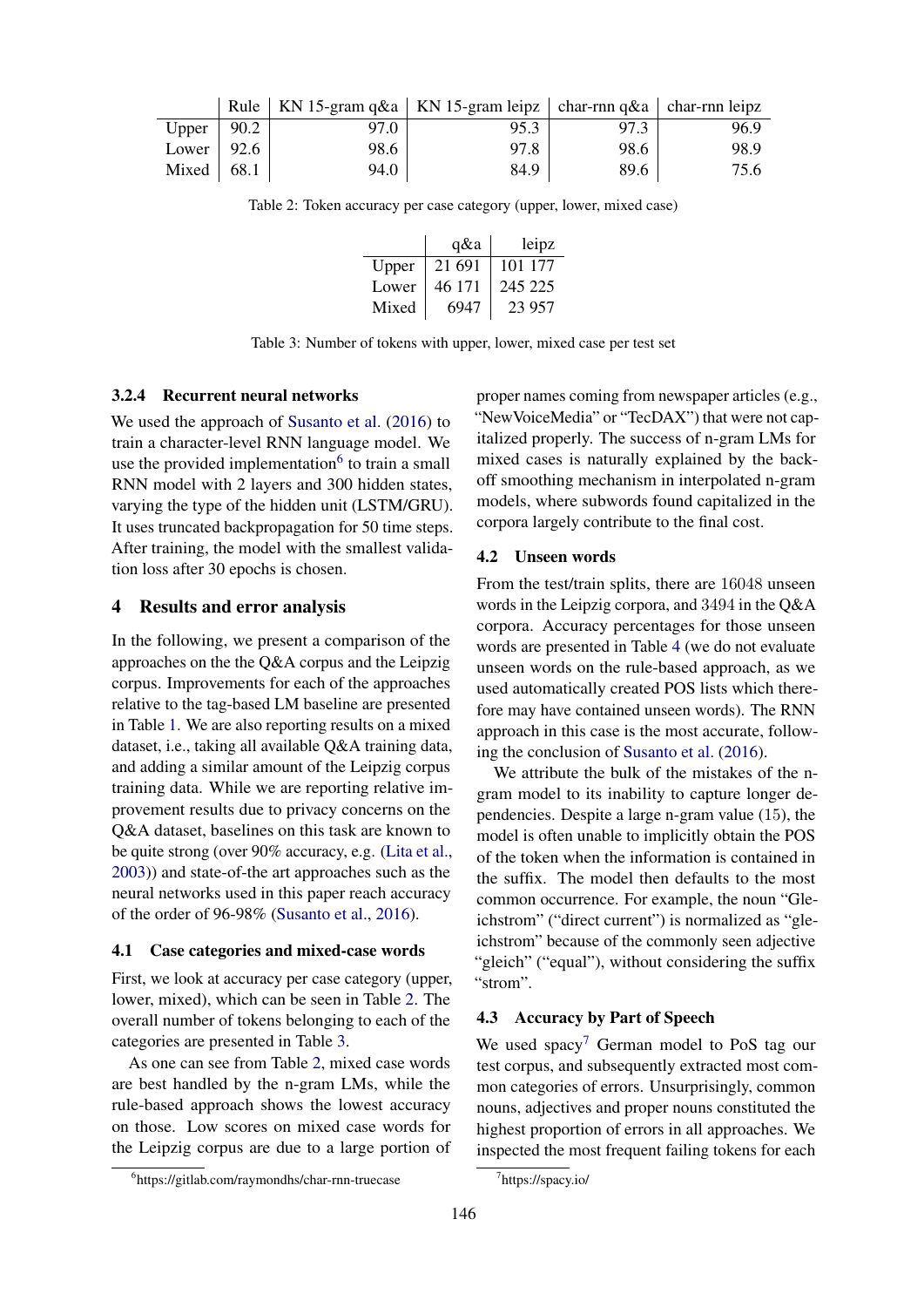|                     | Unseen words |
|---------------------|--------------|
| KN 15-gram q&a      | 76.00        |
| KN 15-gram leipz    | 78.06        |
| char-rnn LSTM q&a   | 86.10        |
| char-rnn LSTM leipz | 83.20        |

<span id="page-4-1"></span><span id="page-4-0"></span>Table 4: Token accuracy for unseen words on the Q&A corpus

|                     | Sentence-based accuracy |
|---------------------|-------------------------|
| KN 15-gram leipz    | 65.45                   |
| char-rnn LSTM leipz | 72.60                   |
| char-rnn GRU leipz  | 70.00                   |

Table 5: Sentence-based accuracy on Leipzig corpus

of the approaches on the Q&A dataset, but the models show no major difference there. For all of them, the failing tokens belong to the class of frequent pronouns or prepositions, whose capitalization is particularly ambiguous and context dependent, such as "Sie" or "die".

### 4.4 Sentence-based accuracy

We report the sentence accuracy for the LM and RNN approaches as well, in Table [5.](#page-4-1) Sentencebased accuracy is computed as the ratio of the number of sentences where all tokens were predicted correctly to the overall number of sentences in the test set. Sentence-based accuracy for the majority rule baseline is extremely low  $(<15.0)$  which is mostly due to the fact that the initial letter in a sentence is frequently left lowercased.

We distinctly observe that RNNs outperform simple n-gram LMs on this conservative metric. This implies that RNNs often perform a flawless normalization of the whole sentence, while n-gram approaches scatter mistakes more uniformly across sentences. However, a more detailed analysis shows that mistakes done by RNN are more critical. For instance, it sometimes tends to overgenerate, which results in hardly readable mixed-cased (e.g., "KAffeMaschine") or conversational words (e.g., capitalizing the colloquial form 'ne' of the indefinite article 'eine').

## 5 Conclusion and future work

In this paper, we presented a study on truecasing, a common task in natural language processing, either as a pre-processing step in a larger pipeline (f.e. in MT), or as a post-processing one (f.e. when displaying the output of an spoken language system on screen). Comparing rule-based, n-gram and

neural models, we showed that, while state of the art methods such as DNNs unsurprisingly reach the highest accuracy, standard n-gram models are still competitive, in particular on mixed-case words, where their fall-back mechanisms come into play. They also fair well in noisier corpora (such as the Q&A corpora).

Truecasing, as a part of text normalization, is peculiar in that its bulk can be solved simply by a few hand-written rules, with however a long tail of very difficult cases such as acronyms, unseen words. Finding a proper balance between the flexibility of neural approaches, and the controlled, more interpretable behaviour of FST-based systems, remains an open and challenging problem [\(Mansfield et al.](#page-5-12) [\(2019\)](#page-5-12), [Sproat and Jaitly](#page-5-13) [\(2016\)](#page-5-13), [Zhang et al.](#page-5-14) [\(2019\)](#page-5-14)).

## Acknowledgements

We thank Fernando Koch and Saskia Schuster from Amazon Alexa for providing the Q&A data, and Spyros Matsoukas for his valuable feedback on an earlier draft of this paper. We also thank anonymous reviewers for their helpful comments.